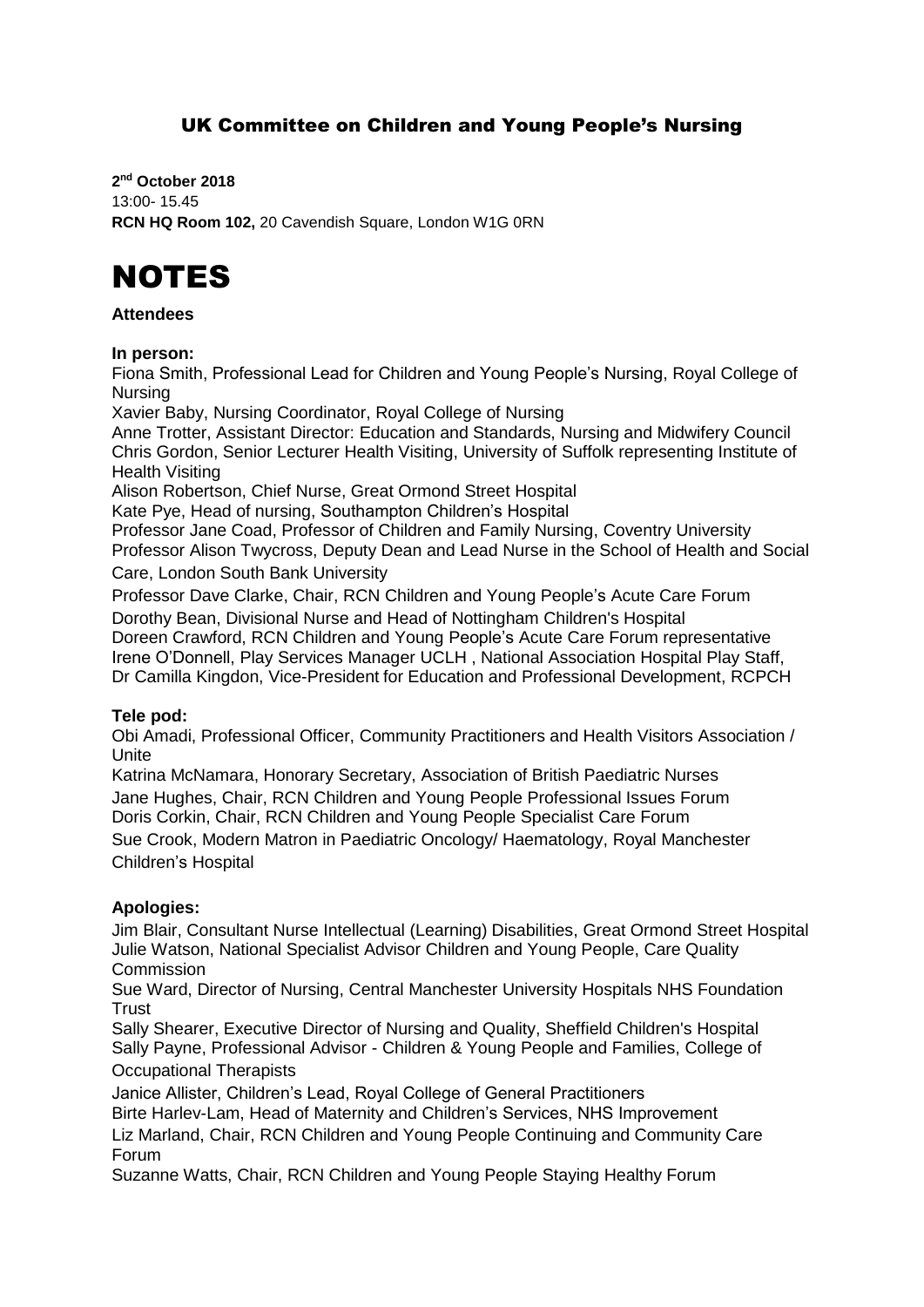Lorraine Mulroney, Children and Young People and SEND Lead, NHS England Claire O'Mara, Chair, Neonatal Nurses Association and Lead Nurse/ East of England Neonatal ODN

Angela Horsley, Head of Children, Young People and Transition, NHS Improvement Carol Williams, Independent Nursing and Healthcare Consultant

#### **1. Welcome**

FS opened the meeting and welcomed attendees. Apologies were noted.

#### **2. Matters arising**

No issues or concerns raised from previous meeting minutes. No actions noted at last meeting.

#### **3. "Keeping the baby, when throw out the bathwater" – The Neonatal Transformation Review update – Doreen Crawford** *(see attached presentation)*

Key issues concerning nurse education at undergraduate and postgraduate level raised. Loss of bursary in England is having a negative impact on applications. Differences evident across the UK. Scotland for example has retained standards regarding speciality education and training at post-graduate level.

Noted that new technologies and complex care agenda necessitates higher level of knowledge and skill in high dependency and intensive care.

Review reporting that only 24% of neonatal units comply with neonatal staffing standards. NHSE neonatal services transformation review due to be released in October. Noted services suffering from historical lack of investment and therefore require long term strategy to meet standards, along with efficient use of available funding. Some units have introduced creative means of addressing shortfalls, others have also focused on retention of existing staff.

#### **4. NMC pre-registration standards & prescribing – Anne Trotter, Assistant Director: Education & Standards, Nursing and Midwifery Council**

AT reported on discussions concerning the implementation of the new standards and the new quality assurance framework, including CYP nursing placements. Noted that students acquire specific skills from the proficiency of mental health curriculum key points and that partnerships between practice, service providers and education providers are crucial to the success of the implementation of the new standards. Different ways of acquiring knowledge, experience and skills need to be considered – for example students could spend time with pharmacists to gain experience regarding prescribing. It was noted that the NMC report regarding Nursing Associates was due out imminently. Midwifery proficiency and programme standards will be out in February 2019. The post graduate evaluation review was well received. A review of overseas applications is in progress, including the qualification of those from the top ten countries. It was noted that children's nursing numbers have increased in Northern Ireland.

**Action:** Schedule AT to speak at the next meeting with a further update - **XB**

#### **5. "Who should speak for nursing?" – Professor Dave Clark, Foundation Professor of Nursing**

DC highlighted that conversations are happening across various organisations, charities and professional bodies. While a multidisciplinary approach is important it is crucial that